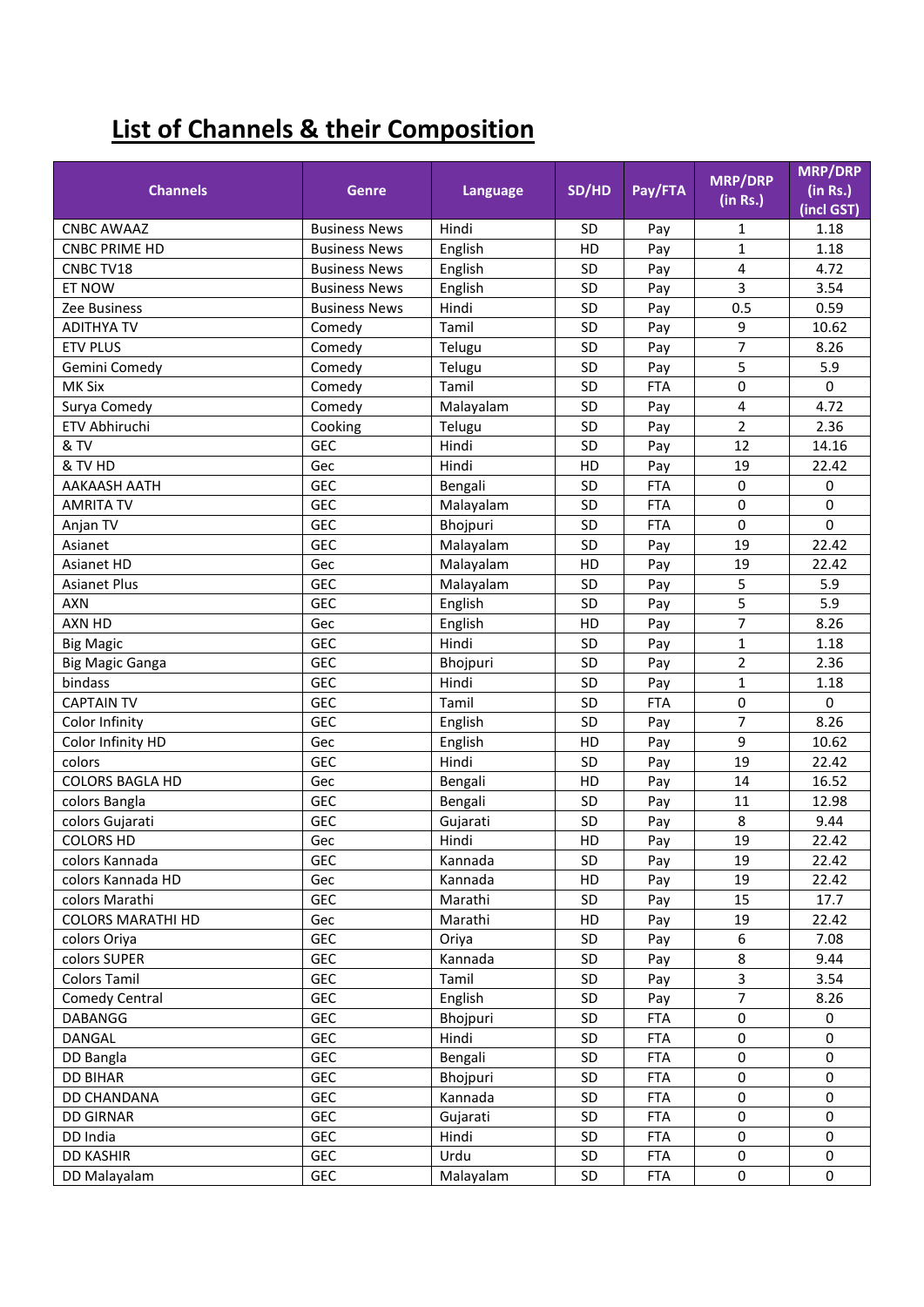| DD MP                            | <b>GEC</b> | Hindi     | <b>SD</b> | <b>FTA</b> | 0                       | 0                |
|----------------------------------|------------|-----------|-----------|------------|-------------------------|------------------|
| <b>DD NATIONAL</b>               | <b>GEC</b> | Hindi     | SD        | <b>FTA</b> | 0                       | 0                |
| DD NORTH EAST                    | <b>GEC</b> | Assamese  | SD        | <b>FTA</b> | 0                       | $\mathbf 0$      |
| <b>DD ODIA</b>                   | GEC        | Oriya     | SD        | <b>FTA</b> | 0                       | $\pmb{0}$        |
| DD Podhigai                      | GEC        | Tamil     | SD        | <b>FTA</b> | 0                       | $\mathbf 0$      |
| <b>DD PUNJABI</b>                | GEC        | Punjabi   | SD        | <b>FTA</b> | 0                       | $\pmb{0}$        |
| <b>DD RAJASTHAN</b>              | GEC        | Hindi     | SD        | <b>FTA</b> | 0                       | $\mathbf 0$      |
| <b>DD SAHYADRI</b>               | GEC        | Marathi   | SD        | <b>FTA</b> | $\mathbf 0$             | $\mathbf 0$      |
| DD Saptagiri                     | GEC        | Telugu    | SD        | <b>FTA</b> | 0                       | $\pmb{0}$        |
| DD UP                            | GEC        | Bhojpuri  | SD        | <b>FTA</b> | 0                       | 0                |
| <b>DD URDU</b>                   | GEC        | Urdu      | SD        | <b>FTA</b> | 0                       | $\mathbf 0$      |
| DD Yadagiri                      | GEC        | Telugu    | SD        | <b>FTA</b> | 0                       | $\mathbf 0$      |
| Discovery JEET                   | <b>GEC</b> | Hindi     | SD        | Pay        | $\mathbf{1}$            | 1.18             |
| EENADU TV(ETV TELUGU)            | GEC        | Telugu    | SD        | Pay        | 17                      | 20.06            |
| ETV HD                           | Gec        | Telugu    | HD        | Pay        | 19                      | 22.42            |
| ETV Telangana                    | GEC        | Telugu    | SD        | Pay        | $\mathbf{1}$            | 1.18             |
| <b>FLOWERS</b>                   | GEC        | Malayalam | SD        | <b>FTA</b> | 0                       | $\mathbf 0$      |
| <b>GEMINI HD</b>                 | Gec        | Telugu    | HD        | Pay        | 19                      | 22.42            |
| <b>GEMINITV</b>                  | GEC        | Telugu    | SD        | Pay        | 19                      | 22.42            |
| Imayam TV                        | GEC        | Tamil     | SD        | <b>FTA</b> | 0                       | $\pmb{0}$        |
| <b>JAI HIND</b>                  | <b>GEC</b> | Malayalam | SD        | <b>FTA</b> | 0                       | $\mathbf 0$      |
| Janam TV                         | GEC        | Malayalam | SD        | <b>FTA</b> | 0                       | $\mathbf 0$      |
| <b>JAYA TV</b>                   | <b>GEC</b> | Tamil     | SD        | Pay        | 19                      | 22.42            |
| Jeevan TV                        | GEC        | Malayalam | SD        | <b>FTA</b> | 0                       | $\pmb{0}$        |
| Jonack                           | <b>GEC</b> | Assamese  | SD        | <b>FTA</b> | $\mathbf 0$             | $\mathbf 0$      |
| <b>KAIRALI</b>                   | GEC        | Malayalam | SD        | <b>FTA</b> | 0                       | $\pmb{0}$        |
| <b>KALAIGNAR TV</b>              | <b>GEC</b> | Tamil     | SD        | <b>FTA</b> | 0                       | $\pmb{0}$        |
| <b>KAPPA TV</b>                  | <b>GEC</b> | Malayalam | SD        | <b>FTA</b> | 0                       | $\pmb{0}$        |
| <b>KASTURI</b>                   | <b>GEC</b> | Kannada   | SD        | <b>FTA</b> | 0                       | $\pmb{0}$        |
| Kaumudy TV                       | <b>GEC</b> | Malayalam | SD        | <b>FTA</b> | 0                       | $\mathbf 0$      |
| maa GOLD                         | <b>GEC</b> | Telugu    | SD        | Pay        | $\overline{2}$          | 2.36             |
| Maiboli                          | <b>GEC</b> | Marathi   | SD        | <b>FTA</b> | 0                       | $\mathbf 0$      |
| Malai Murasu                     | <b>GEC</b> | Tamil     | SD        | <b>FTA</b> | 0                       | $\pmb{0}$        |
| MAZHAVIL MANORAMA                | <b>GEC</b> | Malayalam | SD        | <b>FTA</b> | 0                       | $\mathbf 0$      |
| Mazhavil manorama HD             | Gec        | Malayalam | HD        | <b>FTA</b> | 0                       | $\pmb{0}$        |
| Media one                        | <b>GEC</b> | Malayalam | <b>SD</b> | <b>FTA</b> | 0                       | 0                |
| Mega 24                          | GEC        | Tamil     | SD        | Pay        | $\mathbf{1}$            | 1.18             |
| MK TV                            | <b>GEC</b> | Tamil     | SD        | <b>FTA</b> | 0                       | $\boldsymbol{0}$ |
| <b>MURASU</b>                    | <b>GEC</b> | Tamil     | SD        | <b>FTA</b> | 0                       | $\mathbf 0$      |
| <b>NEPAL ONE</b>                 | <b>GEC</b> | Assamese  | SD        | <b>FTA</b> | $\mathbf 0$             | $\mathbf 0$      |
| News 18 Bihar Jharkhand          | <b>GEC</b> | Bhojpuri  | SD        | Pay        | 0.5                     | 0.59             |
| News18 Rajasthan                 | <b>GEC</b> | Hindi     | SD        | Pay        | 0.5                     | 0.59             |
| News18 Urdu                      | <b>GEC</b> | Urdu      | SD        | Pay        | 0.5                     | 0.59             |
| News18 Uttar Pradesh/Uttaranchal | <b>GEC</b> | Bhojpuri  | SD        | Pay        | 0.5                     | 0.59             |
| Peppers TV                       | GEC        | Tamil     | SD        | <b>FTA</b> | 0                       | 0                |
| POLIMER TV                       | <b>GEC</b> | Tamil     | SD        | <b>FTA</b> | 0                       | $\mathbf 0$      |
| PTC PUNJABI                      | <b>GEC</b> | Punjabi   | SD        | <b>FTA</b> | 0                       | $\mathbf 0$      |
| Puthu yugam                      | <b>GEC</b> | Tamil     | SD        | <b>FTA</b> | 0                       | $\mathbf 0$      |
| Raj TV                           | <b>GEC</b> | Tamil     | SD        | Pay        | $\overline{\mathbf{3}}$ | 3.54             |
| Rang                             | GEC        | Assamese  | SD        | <b>FTA</b> | 0                       | 0                |
| Rengoni                          | <b>GEC</b> | Assamese  | SD        | <b>FTA</b> | 0                       | $\mathbf 0$      |
| rishtey                          | GEC        | Hindi     | SD        | Pay        | $\mathbf{1}$            | 1.18             |
| RUPOSHI BANGLA                   | <b>GEC</b> | Bengali   | SD        | <b>FTA</b> | 0                       | 0                |
| SAB                              | <b>GEC</b> | Hindi     | SD        | Pay        | 19                      | 22.42            |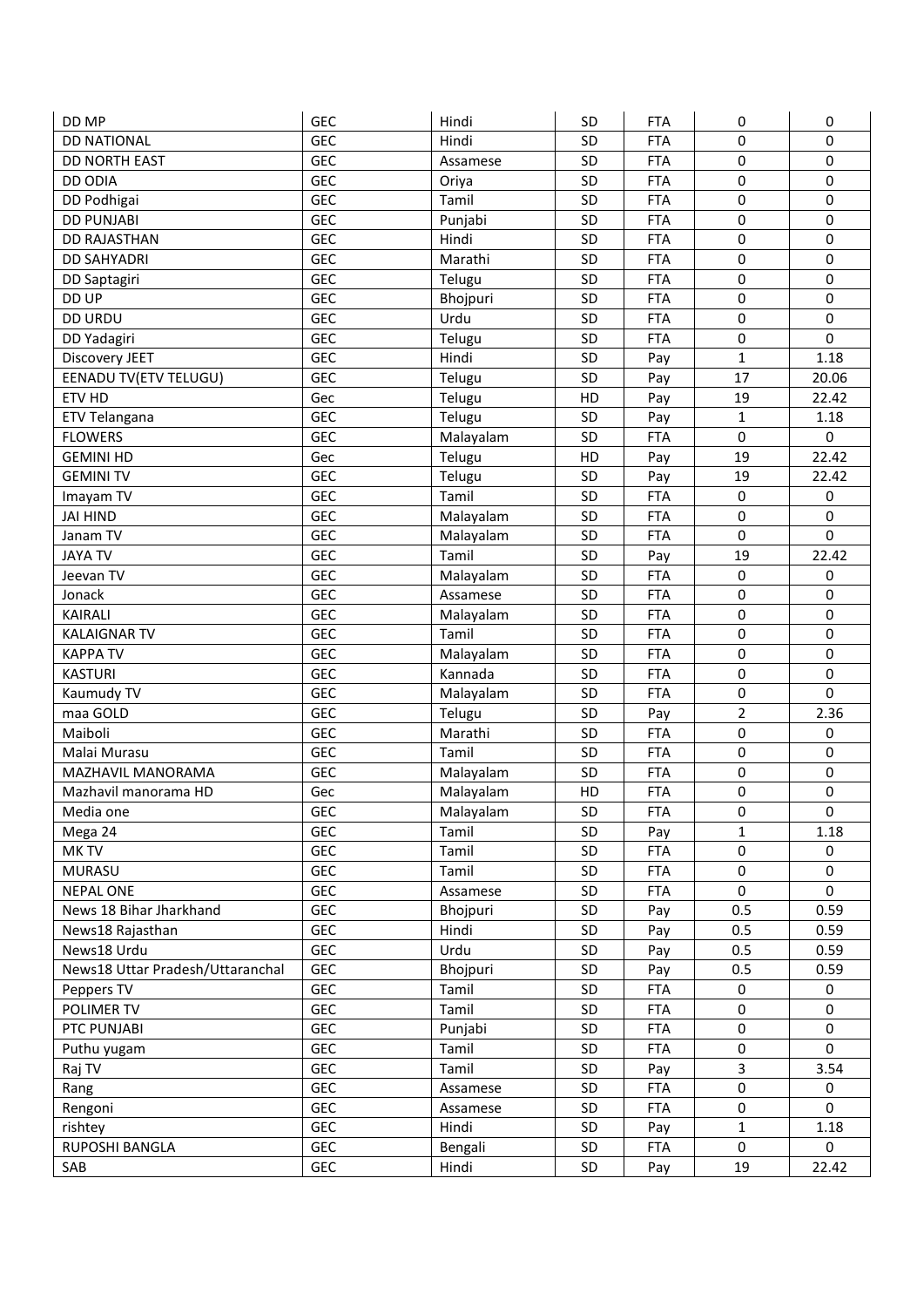| SAB TV HD                   | Gec        | Hindi     | HD        | Pay        | 19                      | 22.42       |
|-----------------------------|------------|-----------|-----------|------------|-------------------------|-------------|
| <b>SIRIPOLI</b>             | <b>GEC</b> | Tamil     | SD        | <b>FTA</b> | $\mathbf 0$             | $\mathbf 0$ |
| <b>SONY AATH</b>            | <b>GEC</b> | Bengali   | SD        | Pay        | $\overline{\mathbf{4}}$ | 4.72        |
| SONY ENTERTAINMENT TV       | <b>GEC</b> | Hindi     | <b>SD</b> | Pay        | 19                      | 22.42       |
| Sony HD                     | Gec        | Hindi     | HD        | Pay        | 19                      | 22.42       |
| Sony Marathi                | <b>GEC</b> | Marathi   | <b>SD</b> | Pay        | $\overline{4}$          | 4.72        |
| <b>SONY PAL</b>             | <b>GEC</b> | Hindi     | SD        | Pay        | $\mathbf{1}$            | 1.18        |
| Star Bharat                 | <b>GEC</b> | Hindi     | SD        | Pay        | 10                      | 11.8        |
| Star Bharat HD              | Gec        | Hindi     | HD        | Pay        | 19                      | 22.42       |
| <b>STAR JALSHA</b>          | <b>GEC</b> | Bengali   | SD        | Pay        | 19                      | 22.42       |
| STAR JALSHA HD              | Gec        | Bengali   | HD        | Pay        | 19                      | 22.42       |
| STAR MAA HD                 | Gec        | Telugu    | HD        | Pay        | 19                      | 22.42       |
| <b>STAR MAA TV</b>          | <b>GEC</b> | Telugu    | <b>SD</b> | Pay        | 19                      | 22.42       |
| <b>Star Plus</b>            | <b>GEC</b> | Hindi     | SD        | Pay        | 19                      | 22.42       |
| <b>STAR PLUS HD</b>         | Gec        | Hindi     | HD        | Pay        | 19                      | 22.42       |
| <b>STAR PRAVAH</b>          | <b>GEC</b> | Marathi   | <b>SD</b> | Pay        | 9                       | 10.62       |
| STAR PRAVAH HD              | Gec        | Marathi   | HD        | Pay        | 15                      | 17.7        |
| Star Suvarna                | <b>GEC</b> | Kannada   | SD        | Pay        | 19                      | 22.42       |
| <b>STAR UTSAV</b>           | <b>GEC</b> | Hindi     | SD        | Pay        | $\mathbf{1}$            | 1.18        |
| <b>STAR VIJAY</b>           | <b>GEC</b> | Tamil     | SD        | Pay        | 17                      | 20.06       |
| Star VIJAY HD               | Gec        | Tamil     | HD        | Pay        | 19                      | 22.42       |
| <b>STAR WORLD</b>           | <b>GEC</b> | English   | SD        | Pay        | 8                       | 9.44        |
| STAR WORLD HD               | Gec        | English   | HD        | Pay        | 9                       | 10.62       |
| STAR WORLD PREMIER HD       | Gec        | English   | HD        | Pay        | 9                       | 10.62       |
| Studio One+                 | <b>GEC</b> | Telugu    | SD        | <b>FTA</b> | $\mathbf 0$             | $\mathbf 0$ |
| <b>SUN TV</b>               | <b>GEC</b> | Tamil     | SD        | Pay        | 19                      | 22.42       |
| <b>SUN TV HD</b>            | Gec        | Tamil     | HD        | Pay        | 19                      | 22.42       |
| Super TV                    | <b>GEC</b> | Tamil     | <b>SD</b> | <b>FTA</b> | 0                       | $\mathbf 0$ |
| <b>SURYA HD</b>             | Gec        | Malayalam | HD        | Pay        | 19                      | 22.42       |
| <b>SURYA Tv</b>             | <b>GEC</b> | Malayalam | SD        | Pay        | 12                      | 14.16       |
| <b>TARANG</b>               | <b>GEC</b> | Oriya     | <b>SD</b> | Pay        | 10                      | 11.8        |
| THANTHI TV                  | <b>GEC</b> | Tamil     | SD        | <b>FTA</b> | $\pmb{0}$               | $\mathbf 0$ |
| Udaya Comedy                | <b>GEC</b> | Kannada   | SD        | Pay        | 6                       | 7.08        |
| Udaya HD                    | Gec        | Kannada   | HD        | Pay        | 19                      | 22.42       |
| <b>UDAYA TV</b>             | GEC        | Kannada   | SD        | Pay        | 17                      | 20.06       |
| Vanitha TV                  | <b>GEC</b> | Telugu    | <b>SD</b> | <b>FTA</b> | $\mathbf 0$             | $\mathbf 0$ |
| <b>VASANTH TV</b>           | <b>GEC</b> | Tamil     | <b>SD</b> | <b>FTA</b> | $\mathbf 0$             | $\mathbf 0$ |
| Vendhar TV                  | <b>GEC</b> | Tamil     | SD        | <b>FTA</b> | $\mathbf 0$             | $\mathbf 0$ |
| <b>VIJAY SUPER</b>          | <b>GEC</b> | Tamil     | SD        | Pay        | $\overline{2}$          | 2.36        |
| Vissa                       | <b>GEC</b> | Telugu    | SD        | Pay        | 0.5                     | 0.59        |
| WE                          | <b>GEC</b> | Malayalam | SD        | <b>FTA</b> | $\mathbf 0$             | 0           |
| <b>ZEE ANMOL</b>            | <b>GEC</b> | Hindi     | SD        | Pay        | $\mathbf{1}$            | 1.18        |
| Zee Bangla                  | <b>GEC</b> | Bengali   | SD        | Pay        | 19                      | 22.42       |
| Zee Bangla HD               | Gec        | Bengali   | HD        | Pay        | 19                      | 22.42       |
| ZEE Cafe                    | <b>GEC</b> | English   | SD        | Pay        | 15                      | 17.7        |
| Zee Cafe HD                 | Gec        | English   | HD        | Pay        | 19                      | 22.42       |
| Zee Kannada                 | <b>GEC</b> | Kannada   | SD        | Pay        | 19                      | 22.42       |
| Zee Keralam                 | <b>GEC</b> | Malayalam | SD        | Pay        | 0.1                     | 0.118       |
| <b>ZEE MARATHI</b>          | <b>GEC</b> | Marathi   | SD        | Pay        | 19                      | 22.42       |
| Zee Marathi HD              | Gec        | Marathi   | HD        | Pay        | 19                      | 22.42       |
| Zee Punjab Haryana Himachal | <b>GEC</b> | Punjabi   | SD        | Pay        | 0.5                     | 0.59        |
| Zee Salaam                  | <b>GEC</b> | Urdu      | SD        | Pay        | 1                       | 1.18        |
| Zee Sarthak                 | <b>GEC</b> | Oriya     | SD        | Pay        | 19                      | 22.42       |
| Zee Tamil                   | GEC        | Tamil     | SD        | Pay        | 12                      | 14.16       |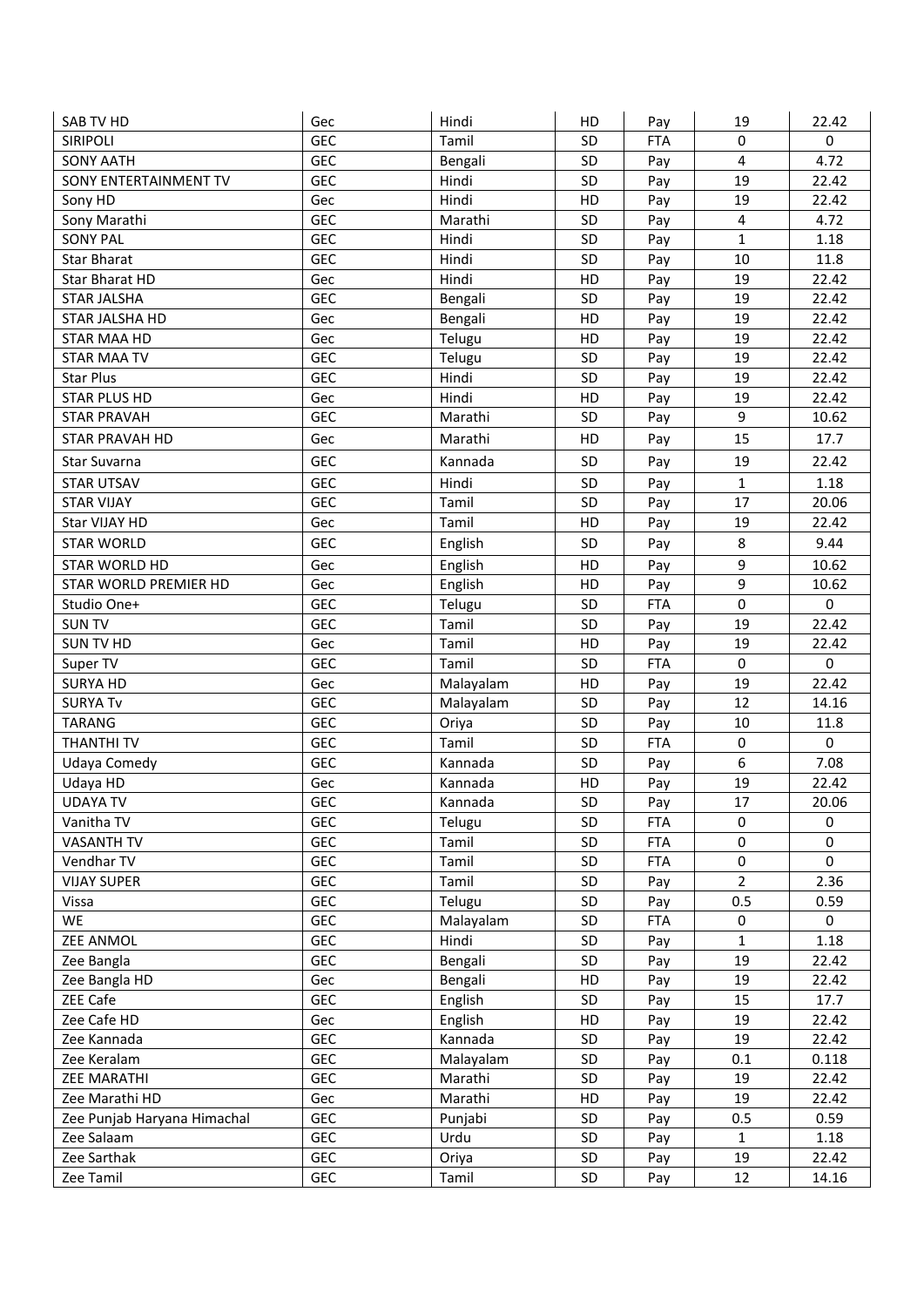| Zee Telugu                   | <b>GEC</b>   | Telugu             | SD       | Pay        | 19                  | 22.42          |
|------------------------------|--------------|--------------------|----------|------------|---------------------|----------------|
| ZEE TV                       | <b>GEC</b>   | Hindi              | SD       | Pay        | 19                  | 22.42          |
| ZEE TV HD                    | Gec          | Hindi              | HD       | Pay        | 19                  | 22.42          |
| Zee Yuva                     | <b>GEC</b>   | Marathi            | SD       | Pay        | 10                  | 11.8           |
| <b>Animal Planet</b>         | Infotainment | English            | SD       | Pay        | $\overline{2}$      | 2.36           |
| Animal Planet HD             | Infotainment | English            | HD       | Pay        | $\overline{3}$      | 3.54           |
| Ayush TV                     | Infotainment | Kannada            | SD       | <b>FTA</b> | $\mathbf 0$         | 0              |
| <b>DD BHARATI</b>            | Infotainment | Hindi              | SD       | <b>FTA</b> | $\mathbf 0$         | 0              |
| <b>DD KISAN</b>              | Infotainment | Hindi              | SD       | <b>FTA</b> | $\mathbf 0$         | $\overline{0}$ |
| <b>DISCOVERY</b>             | Infotainment | English            | SD       | Pay        | $\overline{4}$      | 4.72           |
| <b>DISCOVERY HD</b>          | Infotainment | English            | HD       | Pay        | 6                   | 7.08           |
| <b>Discovery Science</b>     | Infotainment | English            | SD       | Pay        | $\mathbf{1}$        | 1.18           |
| Discovery Tamil              | Infotainment | Tamil              | SD       | Pay        | 4                   | 4.72           |
| Discovery Turbo              | Infotainment | English            | SD       | Pay        | 1                   | 1.18           |
| <b>EPIC TV</b>               | Infotainment | Hindi              | SD       | Pay        | $\overline{2}$      | 2.36           |
| FYI TV18                     | Infotainment | English            | SD       | Pay        | $\mathbf{1}$        | 1.18           |
| <b>HISTORY HD</b>            | Infotainment | English            | HD       | Pay        | 9                   | 10.62          |
| <b>HISTORY SD</b>            | Infotainment | English            | SD       | Pay        | 4                   | 4.72           |
| NAT GEO people               | Infotainment | English            | SD       | Pay        | $\mathbf{1}$        | 1.18           |
| NAT GEO WILD HD              | Infotainment | English            | HD       | Pay        | 5                   | 5.9            |
| NATIONAL GEOGRAPHIC CHANNEL  | Infotainment | English            | SD       | Pay        | $\overline{2}$      | 2.36           |
| NGC HD                       | Infotainment | English            | HD       | Pay        | 10                  | 11.8           |
| NGC WILD #                   | Infotainment | English            | SD       | Pay        | $\mathbf{1}$        | 1.18           |
| Saral Jeevan                 | Infotainment | Kannada            | SD       | <b>FTA</b> | $\boldsymbol{0}$    | $\mathbf 0$    |
| <b>TLC</b>                   | Infotainment | English            | SD       | Pay        | $\overline{2}$      | 2.36           |
| TLC HD                       | Infotainment | English            | HD       | Pay        | 3                   | 3.54           |
| TRAVEL XP HD                 | Infotainment | English            | HD       | Pay        | 9                   | 10.62          |
| Sony BBC Earth               | Infotainment | English            | SD       | Pay        | 4                   | 4.72           |
| <b>BABY TV#</b>              | Kids         |                    | SD       |            | 1                   | 1.18           |
| <b>CARTOON NETWORK</b>       | Kids         | English<br>English | SD       | Pay<br>Pay | 6                   | 7.08           |
| <b>CHINTU TV</b>             | Kids         | Kannada            | SD       |            | 6                   | 7.08           |
| <b>CHUTTI TV</b>             | Kids         | Tamil              | SD       | Pay        | 6                   | 7.08           |
| Discovery Kids               | Kids         |                    | SD       | Pay        | 3                   | 3.54           |
|                              | Kids         | English            | SD       | Pay        | 8                   | 9.44           |
| Disney CHANNEL<br>DISNEY JR. | Kids         | English<br>English | SD       | Pay<br>Pay | 4                   | 4.72           |
|                              | Kids         |                    |          |            |                     | 4.72           |
| Disney XD                    | Kids         | English<br>Hindi   | SD<br>SD | Pay        | 4<br>6              | 7.08           |
| <b>HUNGAMA TV</b>            |              |                    |          | Pay        |                     |                |
| KOCHU TV                     | Kids         | Malayalam          | SD<br>SD | Pay        | 5<br>$\overline{4}$ | 5.9            |
| <b>KUSHITV</b>               | Kids         | Telugu             |          | Pay        | 10                  | 4.72           |
| Nick HD+                     | Kids         | English            | HD       | Pay        |                     | 11.8           |
| NICK JR- TEEN NICK           | Kids         | English            | SD       | Pay        | 8                   | 9.44           |
| NICKELODEON                  | Kids         | English            | SD       | Pay        | 6                   | 7.08           |
| <b>POGO</b>                  | Kids         | English            | SD       | Pay        | 6                   | 7.08           |
| SONIC                        | Kids         | English            | SD       | Pay        | $\overline{2}$      | 2.36           |
| Divyarishi                   | Lifestyle    | Hindi              | SD       | <b>FTA</b> | 0                   | 0              |
| ETV Life                     | Lifestyle    | Telugu             | SD       | Pay        | $\mathbf{1}$        | 1.18           |
| Fox Life                     | Lifestyle    | English            | SD       | Pay        | $\mathbf{1}$        | 1.18           |
| FOX LIFE HD                  | Lifestyle    | English            | HD       | Pay        | 1                   | 1.18           |
| <b>GEMINI LIFE</b>           | Lifestyle    | Telugu             | SD       | Pay        | 5                   | 5.9            |
| Gemporia Direct              | LifeStyle    | Hindi              | SD       | <b>FTA</b> | $\boldsymbol{0}$    | 0              |
| Living Foodz                 | LifeStyle    | Hindi              | SD       | Pay        | $\mathbf{1}$        | 1.18           |
| SAFARI TV                    | Lifestyle    | Malayalam          | SD       | <b>FTA</b> | $\pmb{0}$           | 0              |
| <b>SUN LIFE</b>              | Lifestyle    | Tamil              | SD       | Pay        | 9                   | 10.62          |
| & PICTURE HD                 | Movies       | Hindi              | HD       | Pay        | 19                  | 22.42          |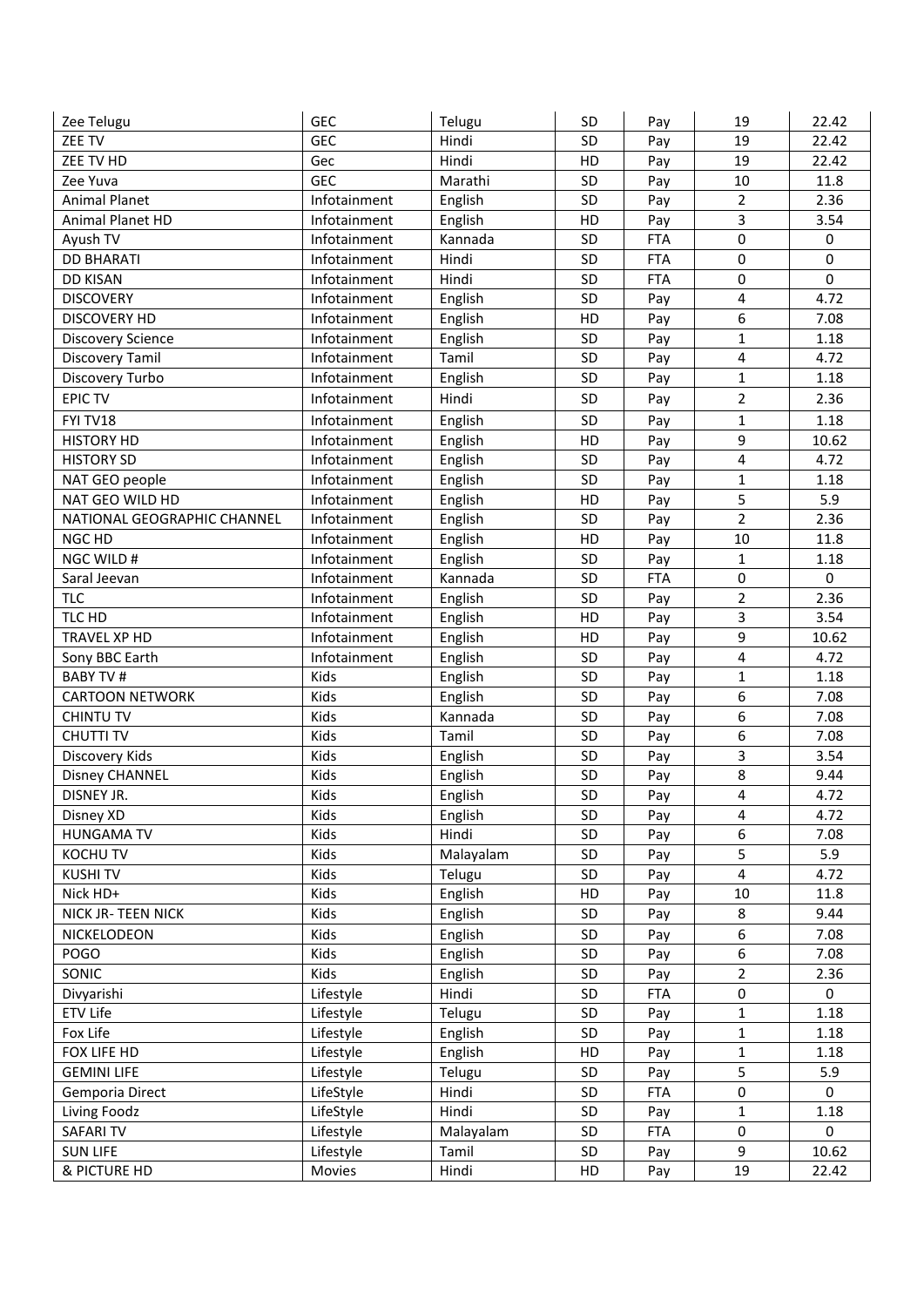| &Flix                    | Movies        | English          | SD | Pay        | 15                          | 17.7        |
|--------------------------|---------------|------------------|----|------------|-----------------------------|-------------|
| &Flix HD                 | Movies        | English          | HD | Pay        | 19                          | 22.42       |
| &pictures                | Movies        | Hindi            | SD | Pay        | 10                          | 11.8        |
| Alankar                  | <b>Movies</b> | Oriya            | SD | Pay        | 4                           | 4.72        |
| <b>Asianet Movies</b>    | Movies        | Malayalam        | SD | Pay        | 15                          | 17.7        |
| <b>B4U MOVIES</b>        | Movies        | Hindi            | SD | <b>FTA</b> | 0                           | 0           |
| <b>Bhojpuri Cinema</b>   | Movies        | Bhojpuri         | SD | <b>FTA</b> | $\mathbf 0$                 | 0           |
| Cinema TV                | Movies        | Hindi            | SD | <b>FTA</b> | 0                           | 0           |
| Colors Kannada Movies    | Movies        | Kannada          | SD | Pay        | $\overline{2}$              | 2.36        |
| ENTER 10                 | Movies        | Hindi            | SD | <b>FTA</b> | $\pmb{0}$                   | 0           |
| <b>ETV Cinema</b>        | Movies        | Telugu           | SD | Pay        | 6                           | 7.08        |
| Fakt Marathi             | Movies        | Marathi          | SD | <b>FTA</b> | 0                           | 0           |
| <b>GEMINI MOVIES</b>     | Movies        | Telugu           | SD | Pay        | 17                          | 20.06       |
| <b>HBO</b>               | Movies        | English          | SD | Pay        | 15                          | 17.7        |
| <b>J MOVIES</b>          | Movies        | Tamil            | SD | Pay        | 3.75                        | 4.425       |
| <b>JALSHA MOVIES</b>     | Movies        | Bengali          | SD | Pay        | 6                           | 7.08        |
| <b>KTV</b>               | Movies        | Tamil            | SD | Pay        | 19                          | 22.42       |
| <b>KTV HD</b>            | Movies        | Tamil            | HD | Pay        | 19                          | 22.42       |
| <b>MAA MOVIES</b>        | Movies        | Telugu           | SD | Pay        | 10                          | 11.8        |
| <b>MAHA MOVIES</b>       | Movies        | Hindi            | SD | <b>FTA</b> | $\boldsymbol{0}$            | 0           |
| MAX <sub>2</sub>         | Movies        | Hindi            | SD | Pay        | $\mathbf{1}$                | 1.18        |
| MN+HD                    | <b>Movies</b> | English          | HD | Pay        | 10                          | 11.8        |
| <b>MNX</b>               | Movies        | English          | SD | Pay        | 8                           | 9.44        |
| <b>MOVIES NOW</b>        | Movies        |                  | SD | Pay        | 12                          | 14.16       |
|                          |               | English<br>Hindi | SD |            |                             |             |
| <b>MOVIES OK</b>         | Movies        |                  | SD | Pay        | $\mathbf{1}$<br>$\mathbf 0$ | 1.18        |
| Pitaara TV               | Movies        | Punjabi          |    | <b>FTA</b> |                             | $\pmb{0}$   |
| PIX                      | Movies        | English          | SD | Pay        | 10                          | 11.8        |
| PIX HD                   | Movies        | English          | HD | Pay        | 15                          | 17.7        |
| <b>Public Movies</b>     | Movies        | Kannada          | SD | <b>FTA</b> | 0                           | 0           |
| Raj DIGITAL PLUS         | Movies        | Tamil            | SD | Pay        | 1.5                         | 1.77        |
| <b>Rishtey Cineplex</b>  | Movies        | Hindi            | SD | Pay        | 3                           | 3.54        |
| <b>ROMEDY NOW</b>        | Movies        | English          | SD | Pay        | 8                           | 9.44        |
| <b>SET MAX</b>           | Movies        | Hindi            | SD | Pay        | 15                          | 17.7        |
| Shandaar                 | Movies        | Bhojpuri         | SD | <b>FTA</b> | $\pmb{0}$                   | $\mathbf 0$ |
| <b>Skystar Movies</b>    | <b>Movies</b> | Hindi            | SD | <b>FTA</b> | $\pmb{0}$                   | $\pmb{0}$   |
| SONY MAX HD              | Movies        | Hindi            | HD | Pay        | 17                          | 20.06       |
| Star GOLD                | Movies        | Hindi            | SD | Pay        | 8                           | 9.44        |
| <b>STAR GOLD HD</b>      | Movies        | Hindi            | HD | Pay        | 10                          | 11.8        |
| STAR JALSHA MOVIES HD    | Movies        | Bengali          | HD | Pay        | 19                          | 22.42       |
| <b>STAR MOVIES</b>       | Movies        | English          | SD | Pay        | 12                          | 14.16       |
| <b>STAR MOVIES HD</b>    | Movies        | English          | HD | Pay        | 19                          | 22.42       |
| STAR MOVIES SELECT HD    | Movies        | English          | HD | Pay        | $10\,$                      | 11.8        |
| <b>Star Utsav Movies</b> | Movies        | Hindi            | SD | Pay        | 1                           | 1.18        |
| Surya Movies             | <b>Movies</b> | Malayalam        | SD | Pay        | 11                          | 12.98       |
| <b>SUVARNA PLUS</b>      | Movies        | Kannada          | SD | Pay        | 5                           | 5.9         |
| <b>UDAYA MOVIES</b>      | <b>Movies</b> | Kannada          | SD | Pay        | 16                          | 18.88       |
| UTV ACTION               | Movies        | Hindi            | SD | Pay        | $\overline{2}$              | 2.36        |
| <b>UTV MOVIES</b>        | Movies        | Hindi            | SD | Pay        | $\overline{2}$              | 2.36        |
| <b>WB</b>                | Movies        | English          | SD | Pay        | 3                           | 3.54        |
| <b>WOW CINEMA</b>        | Movies        | Hindi            | SD | <b>FTA</b> | $\boldsymbol{0}$            | 0           |
| Zee Action               | Movies        | Hindi            | SD | Pay        | $\mathbf{1}$                | 1.18        |
| Zee Anmol Cinema         | Movies        | Hindi            | SD | Pay        | $\mathbf{1}$                | 1.18        |
| Zee Bangla Cinema        | Movies        | Bengali          | SD | Pay        | 8                           | 9.44        |
| Zee Bollywood            | Movies        | Hindi            | SD | Pay        | $\overline{2}$              | 2.36        |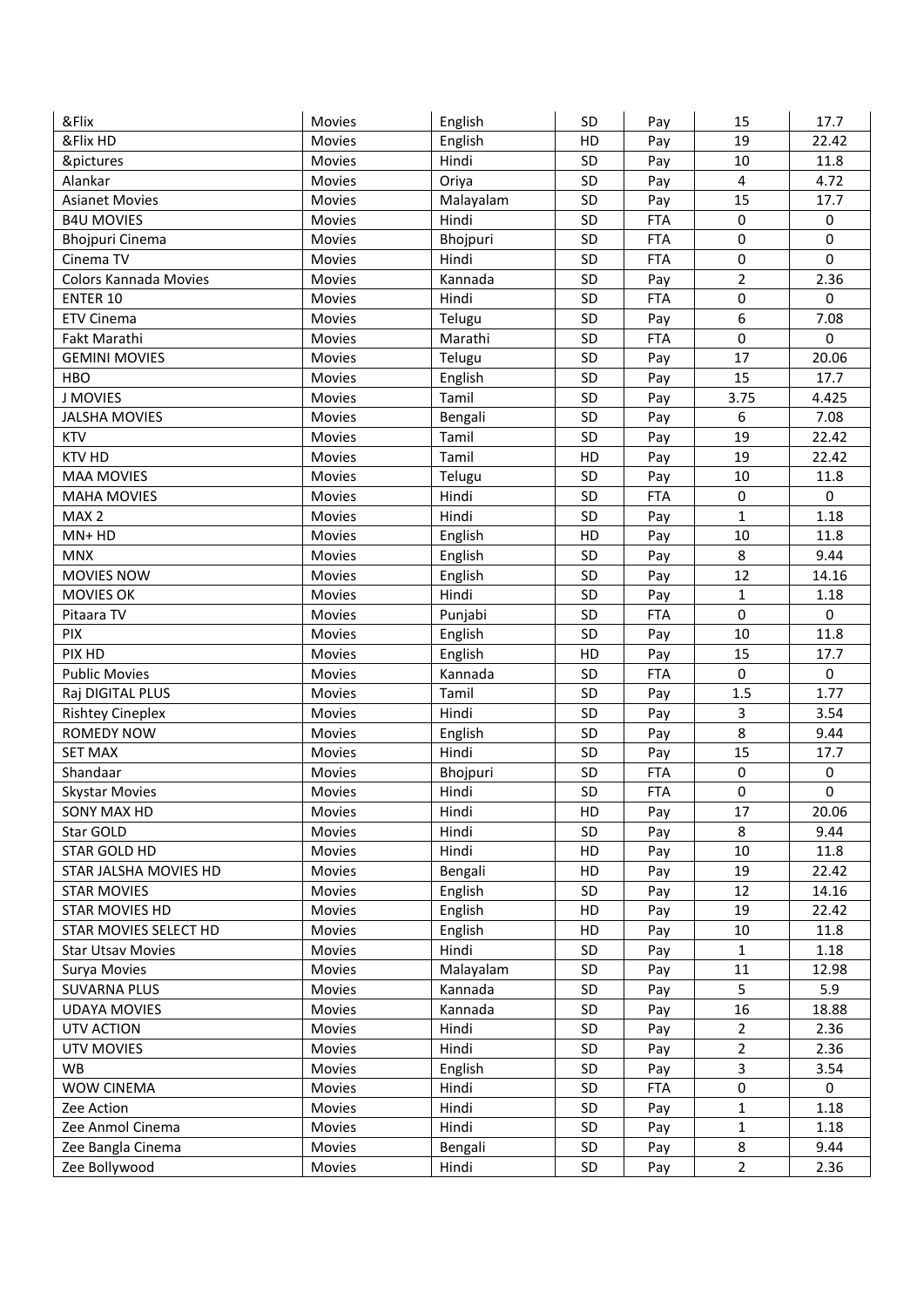| Zee Cinema            | Movies         | Hindi              | SD       | Pay        | 19                          | 22.42                |
|-----------------------|----------------|--------------------|----------|------------|-----------------------------|----------------------|
| Zee Cinema HD         | Movies         | Hindi              | HD       | Pay        | 19                          | 22.42                |
| Zee Cinemalu          | Movies         | Telugu             | SD       | Pay        | 10                          | 11.8                 |
| Zee Talkies           | Movies         | Marathi            | SD       | Pay        | 17                          | 20.06                |
| Zee Talkies HD        | Movies         | Marathi            | HD       | Pay        | 19                          | 22.42                |
| Star Gold Select      | <b>Movies</b>  | Hindi              | SD       | Pay        | 7                           | 8.26                 |
| 7S Music              | Music          | Tamil              | SD       | <b>FTA</b> | $\mathbf 0$                 | 0                    |
| 9X JALWA              | Music          | Hindi              | SD       | <b>FTA</b> | $\mathbf 0$                 | 0                    |
| 9X JHAKAAS            | Music          | Marathi            | SD       | <b>FTA</b> | $\mathbf 0$                 | $\mathbf 0$          |
| 9XM                   | Music          | Hindi              | SD       | Pay        | 3                           | 3.54                 |
| 9X Tashan             | Music          | Punjabi            | SD       | Pay        | $\overline{2}$              | 2.36                 |
| 9XO                   | Music          | English            | SD       | <b>FTA</b> | 0                           | 0                    |
| <b>B4U music</b>      | Music          | Hindi              | SD       | <b>FTA</b> | $\mathbf 0$                 | 0                    |
| DHOOM MUSIC           | Music          | Bengali            | SD       | <b>FTA</b> | $\pmb{0}$                   | 0                    |
| Gemini Music          | Music          | Telugu             | SD       | Pay        | 4                           | 4.72                 |
| <b>ISAIYARUVI</b>     | Music          | Tamil              | SD       | <b>FTA</b> | $\mathbf 0$                 | $\mathbf 0$          |
| <b>JAYA MAX</b>       | Music          | Tamil              | SD       | Pay        | 3.75                        | 4.425                |
| <b>MAA MUSIC</b>      | Music          | Telugu             | SD       | Pay        | 1                           | 1.18                 |
| <b>MASTIII</b>        | Music          | Hindi              | SD       | <b>FTA</b> | $\pmb{0}$                   | 0                    |
| Mega Musiq            | Music          | Tamil              | SD       | Pay        | $\overline{2}$              | 2.36                 |
| MH1 Music             | Music          | Punjabi            | SD       | <b>FTA</b> | $\mathbf 0$                 | $\mathbf 0$          |
| <b>MK Tunes</b>       | Music          | Tamil              | SD       | <b>FTA</b> | $\mathbf 0$                 | $\mathbf 0$          |
| <b>MTV</b>            | <b>Music</b>   | Hindi              | SD       | Pay        | 3                           | 3.54                 |
| <b>MTV Beats</b>      | Music          | Hindi              | SD       | Pay        | 0.5                         | 0.59                 |
| Music Fatafati        | Music          | Bengali            | SD       | <b>FTA</b> | $\mathbf 0$                 | $\mathbf 0$          |
| music india           | Music          | Hindi              | SD       | <b>FTA</b> | $\mathbf 0$                 | $\mathbf 0$          |
| PTC CHAKDE            | Music          |                    | SD       | <b>FTA</b> | 0                           | 0                    |
|                       |                | Punjabi<br>Kannada | SD       | <b>FTA</b> | 0                           | $\Omega$             |
| <b>Public Music</b>   | Music<br>Music |                    | SD       |            |                             |                      |
| Raj Musix Kannada     |                | Kannada            |          | Pay        | 0.25<br>$\pmb{0}$           | 0.295<br>$\mathbf 0$ |
| Raj musix malayalam   | Music          | Malayalam          | SD       | <b>FTA</b> |                             |                      |
| Raj Musix Tamil       | Music          | Tamil              | SD       | Pay        | $\mathbf{1}$<br>$\mathbf 0$ | 1.18                 |
| Raj Musix Telugu      | Music          | Telugu             | SD<br>SD | <b>FTA</b> | $\mathbf 0$                 | 0<br>$\mathbf 0$     |
| ramdhenu              | Music          | Assamese           |          | <b>FTA</b> | $\mathbf 0$                 | $\mathbf 0$          |
| Sahana TV             | Music          | Tamil              | SD       | <b>FTA</b> |                             |                      |
| <b>SANGEET BANGLA</b> | Music          | Bengali            | SD       | <b>FTA</b> | $\pmb{0}$                   | $\mathbf 0$          |
| SANGEET BHOJPURI      | Music          | Bhojpuri           | SD       | <b>FTA</b> | 0                           | 0                    |
| Sangeet Marathi       | Music          | Marathi            | SD       | <b>FTA</b> | 0                           | $\Omega$             |
| Songdew               | Music          | Hindi              | SD       | <b>FTA</b> | $\boldsymbol{0}$            | 0                    |
| <b>SONY MIX</b>       | Music          | Hindi              | SD       | Pay        | $\mathbf{1}$                | 1.18                 |
| <b>SUN MUSIC</b>      | Music          | Tamil              | SD       | Pay        | 6                           | 7.08                 |
| <b>SUN MUSIC HD</b>   | Music          | Tamil              | HD       | Pay        | 19                          | 22.42                |
| <b>SURYA MUSIC</b>    | Music          | Malayalam          | SD       | Pay        | 4                           | 4.72                 |
| <b>TARANG MUSIC</b>   | Music          | Oriya              | SD       | Pay        | $\overline{2}$              | 2.36                 |
| <b>UDAYA MUSIC</b>    | Music          | Kannada            | SD       | Pay        | $\boldsymbol{6}$            | 7.08                 |
| VH1                   | Music          | English            | SD       | Pay        | 1                           | 1.18                 |
| ZEE etc BOLLYWOOD     | Music          | Hindi              | SD       | Pay        | 1                           | 1.18                 |
| Zing                  | Music          | Hindi              | SD       | Pay        | 1                           | 1.18                 |
| Zoom                  | Music          | Hindi              | SD       | Pay        | $\mathbf{1}$                | 1.18                 |
| 10 TV                 | News           | Telugu             | SD       | <b>FTA</b> | $\mathbf 0$                 | 0                    |
| 24 GHANTA TV          | News           | Bengali            | SD       | Pay        | 0.5                         | 0.59                 |
| 99TV                  | News           | Telugu             | SD       | <b>FTA</b> | $\mathbf 0$                 | 0                    |
| AAJ TAK               | <b>News</b>    | Hindi              | SD       | Pay        | $\mathbf{1}$                | 1.18                 |
| ABN ANDHRA JYOTHY     | News           | Telugu             | SD       | <b>FTA</b> | $\mathbf 0$                 | 0                    |
| <b>ABP ANANDA</b>     | News           | Bengali            | SD       | Pay        | 0.5                         | 0.59                 |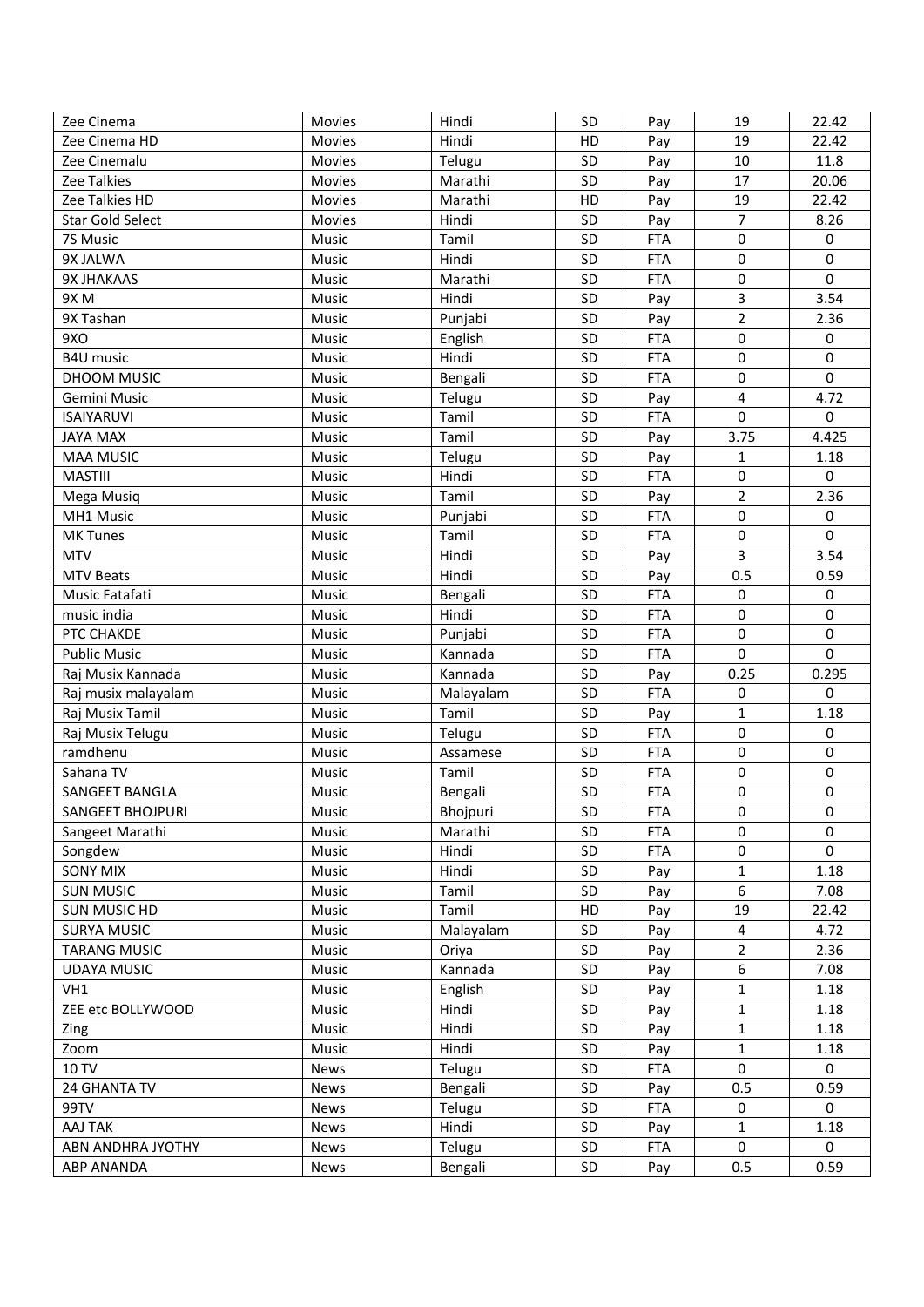| <b>ABP ASMITA</b>         | <b>News</b>                | Gujarati           | SD | <b>FTA</b>        | 0                | 0                |
|---------------------------|----------------------------|--------------------|----|-------------------|------------------|------------------|
| <b>ABP MAJHA</b>          | <b>News</b>                | Marathi            | SD | Pay               | 0.5              | 0.59             |
| <b>ABP NEWS</b>           | <b>News</b>                | Hindi              | SD | <b>FTA</b>        | $\mathbf 0$      | 0                |
| AL JAZEERA                | <b>News</b>                | English            | SD | <b>FTA</b>        | $\pmb{0}$        | $\pmb{0}$        |
| AP 24x7                   | <b>News</b>                | Telugu             | SD | <b>FTA</b>        | 0                | $\mathbf 0$      |
| <b>ASIANET NEWS</b>       | <b>News</b>                | Malayalam          | SD | <b>FTA</b>        | 0                | $\mathbf 0$      |
| ASSAM TALKS 24 X 7        | <b>News</b>                | Assamese           | SD | <b>FTA</b>        | 0                | $\mathbf 0$      |
| <b>Bangla Times</b>       | <b>News</b>                | Bengali            | SD | <b>FTA</b>        | 0                | $\mathbf 0$      |
| <b>BBC WORLD NEWS</b>     | <b>News</b>                | English            | SD | Pay               | $\mathbf{1}$     | 1.18             |
| <b>BTV NEWS</b>           | <b>News</b>                | Kannada            | SD | <b>FTA</b>        | $\pmb{0}$        | 0                |
| Captain News              | <b>News</b>                | Tamil              | SD | <b>FTA</b>        | 0                | $\mathbf 0$      |
| <b>Cauvery News</b>       | <b>News</b>                | Tamil              | SD | <b>FTA</b>        | $\mathbf 0$      | $\mathbf 0$      |
| <b>CHARDIKALA TIME TV</b> | <b>News</b>                | Punjabi            | SD | <b>FTA</b>        | $\mathbf 0$      | $\mathbf 0$      |
| <b>CNBC Bajaar</b>        | <b>News</b>                | Gujarati           | SD | Pay               | $\mathbf{1}$     | 1.18             |
| <b>CNN International</b>  | <b>News</b>                | English            | SD | Pay               | $\mathbf{1}$     | 1.18             |
| CNN NEWS 18               | <b>News</b>                | English            | SD | Pay               | $\overline{2}$   | 2.36             |
| <b>CVR English</b>        | <b>News</b>                | Telugu             | SD | <b>FTA</b>        | $\mathbf 0$      | $\pmb{0}$        |
| <b>CVR Health</b>         | <b>News</b>                | Telugu             | SD | <b>FTA</b>        | 0                | $\pmb{0}$        |
| <b>CVR News</b>           | <b>News</b>                | Telugu             | SD | <b>FTA</b>        | 0                | $\mathbf 0$      |
| <b>DD NEWS</b>            | <b>News</b>                | Hindi              | SD | <b>FTA</b>        | $\pmb{0}$        | 0                |
| Dighvijay 24x7 News       | <b>News</b>                | Kannada            | SD | <b>FTA</b>        | 0                | $\mathbf 0$      |
| DY 365                    | <b>News</b>                | Assamese           | SD | <b>FTA</b>        | 0                | $\mathbf 0$      |
| <b>ETV Andhra Pradesh</b> | <b>News</b>                |                    | SD | Pay               | $\mathbf{1}$     | 1.18             |
| Gemini News               | <b>News</b>                | Telugu             | SD |                   | 0.1              | 0.118            |
| GS TV                     |                            | Telugu<br>Gujarati | SD | Pay<br><b>FTA</b> | $\pmb{0}$        | $\pmb{0}$        |
| <b>Gulistan News</b>      | <b>News</b><br><b>News</b> | Urdu               | SD | <b>FTA</b>        | $\pmb{0}$        | $\mathbf 0$      |
| hm TV                     |                            |                    | SD |                   | 0                | $\mathbf 0$      |
|                           | <b>News</b>                | Telugu             | SD | <b>FTA</b>        | 0                | $\pmb{0}$        |
| India Ahead               | <b>News</b>                | English            |    | <b>FTA</b>        |                  | $\mathbf 0$      |
| <b>INDIA NEWS</b>         | <b>News</b>                | Hindi              | SD | <b>FTA</b>        | 0                |                  |
| <b>INDIA TODAY</b>        | <b>News</b>                | English            | SD | Pay               | 1.5              | 1.77             |
| <b>INDIA TV</b>           | <b>News</b>                | Hindi              | SD | <b>FTA</b>        | $\pmb{0}$        | $\pmb{0}$        |
| Jai Maharashtra           | <b>News</b>                | Marathi            | SD | <b>FTA</b>        | $\pmb{0}$        | $\mathbf 0$      |
| <b>JAYA PLUS</b>          | News                       | Tamil              | SD | Pay               | $\mathbf{1}$     | 1.18             |
| JK 24x7 News              | <b>News</b>                | Hindi              | SD | <b>FTA</b>        | $\pmb{0}$        | $\boldsymbol{0}$ |
| KAILIGNAR SETHIGAL        | <b>News</b>                | Tamil              | SD | <b>FTA</b>        | $\mathbf 0$      | $\mathbf 0$      |
| Kalinga TV                | News                       | Oriya              | SD | <b>FTA</b>        | 0                | $\pmb{0}$        |
| <b>KANAK NEWS</b>         | <b>News</b>                | Oriya              | SD | <b>FTA</b>        | $\pmb{0}$        | $\mathbf 0$      |
| <b>KOLKATA TV</b>         | News                       | Bengali            | SD | <b>FTA</b>        | $\pmb{0}$        | $\mathbf 0$      |
| LOK SABHA                 | News                       | Hindi              | SD | <b>FTA</b>        | $\pmb{0}$        | $\mathbf 0$      |
| Lotus News                | News                       | Tamil              | SD | <b>FTA</b>        | $\mathbf 0$      | $\mathbf 0$      |
| Mahaa News                | News                       | Telugu             | SD | <b>FTA</b>        | $\boldsymbol{0}$ | $\boldsymbol{0}$ |
| <b>MAKKAL TV</b>          | News                       | Tamil              | SD | <b>FTA</b>        | $\pmb{0}$        | $\mathbf 0$      |
| Mangalam                  | News                       | Malayalam          | SD | <b>FTA</b>        | $\pmb{0}$        | $\pmb{0}$        |
| manorama NEWS             | News                       | Malayalam          | SD | <b>FTA</b>        | $\pmb{0}$        | $\mathbf 0$      |
| mathrubhumi               | News                       | Malayalam          | SD | <b>FTA</b>        | 0                | 0                |
| MBC tv                    | News                       | Oriya              | SD | <b>FTA</b>        | $\pmb{0}$        | $\mathbf 0$      |
| Mega TV                   | News                       | Tamil              | SD | Pay               | 5                | 5.9              |
| Mirror Now                | News                       | English            | SD | Pay               | $\overline{3}$   | 3.54             |
| Mojo TV                   | News                       | Telugu             | SD | <b>FTA</b>        | $\pmb{0}$        | $\mathbf 0$      |
| <b>NDTV INDIA</b>         | News                       | Hindi              | SD | Pay               | $\mathbf{1}$     | 1.18             |
| NDTV24X7                  | News                       | English            | SD | Pay               | $\overline{3}$   | 3.54             |
| New18 Bangla              | News                       | Bengali            | SD | Pay               | 0.5              | 0.59             |
| News 18 Kannada           | News                       | kannada            | SD | Pay               | 0.5              | 0.59             |
| News 18 Kerala            | News                       | Malayalam          | SD | Pay               | 0.5              | 0.59             |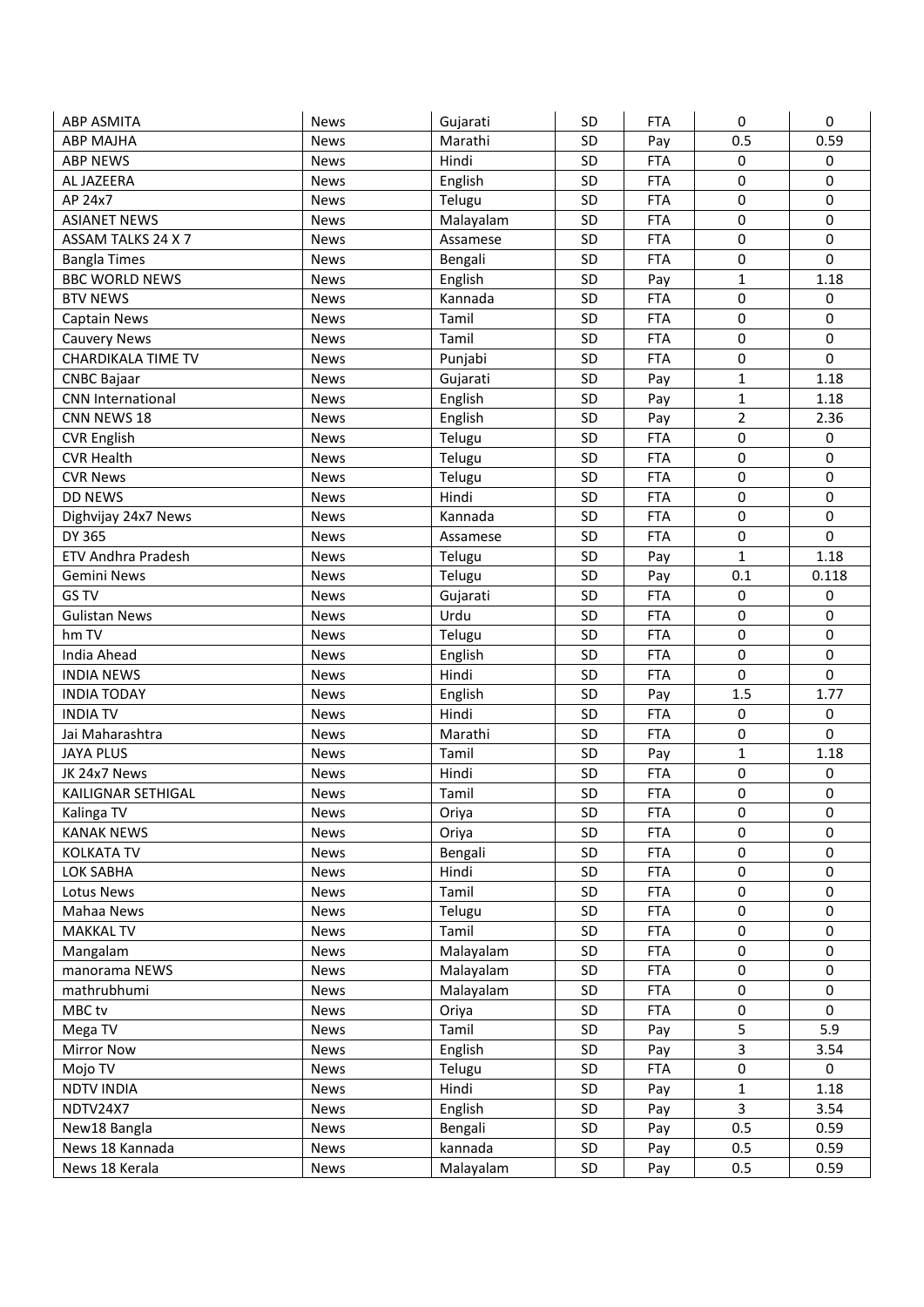| News 18 North East                       | <b>News</b>                | Assamese          | SD        | Pay                      | 0.5               | 0.59             |
|------------------------------------------|----------------------------|-------------------|-----------|--------------------------|-------------------|------------------|
| News 18 Tamil Nadu                       | <b>News</b>                | Tamil             | SD        | Pay                      | 0.5               | 0.59             |
| News 7                                   | <b>News</b>                | Tamil             | SD        | <b>FTA</b>               | 0                 | 0                |
| News 9                                   | <b>News</b>                | Kannada           | SD        | <b>FTA</b>               | 0                 | 0                |
| <b>NEWS LIVE</b>                         | <b>News</b>                | Assamese          | SD        | <b>FTA</b>               | 0                 | $\mathbf 0$      |
| <b>NEWS NATION</b>                       | <b>News</b>                | Hindi             | SD        | <b>FTA</b>               | 0                 | 0                |
| <b>NEWS TIME</b>                         | <b>News</b>                | Bengali           | SD        | <b>FTA</b>               | 0                 | $\mathbf 0$      |
| News18 Gujarati                          | <b>News</b>                | Gujarati          | SD        | Pay                      | 0.5               | 0.59             |
| News18 INDIA                             | <b>News</b>                | Hindi             | SD        | Pay                      | $\mathbf{1}$      | 1.18             |
| News18 Lokmat                            | <b>News</b>                | Marathi           | SD        | Pay                      | 0.5               | 0.59             |
| News18 Madhya                            |                            |                   |           |                          |                   |                  |
| Pradesh/Chhattisgarh                     | <b>News</b>                | Hindi             | SD        | Pay                      | 0.5               | 0.59             |
| News18 Oriya                             | <b>News</b>                | Oriya             | SD        | Pay                      | 0.5               | 0.59             |
| News18 Punjab Haryana Himachal           | <b>News</b>                | Punjabi           | SD        | Pay                      | 0.5               | 0.59             |
| <b>NTV NEWS</b>                          | <b>News</b>                | Telugu            | SD        | <b>FTA</b>               | 0                 | $\mathbf 0$      |
| <b>OTV</b>                               | <b>News</b>                | Oriya             | SD        | <b>FTA</b>               | 0                 | $\mathbf 0$      |
| <b>PEOPLE</b>                            | <b>News</b>                | Malayalam         | SD        | <b>FTA</b>               | 0                 | $\mathbf 0$      |
| Polimer NEWS                             | <b>News</b>                | Tamil             | <b>SD</b> | <b>FTA</b>               | $\mathbf 0$       | $\mathbf 0$      |
| Prag                                     | <b>News</b>                | Assamese          | SD        | <b>FTA</b>               | 0                 | $\mathbf 0$      |
| PRAMEYA NEWS 7                           | <b>News</b>                | Oriya             | SD        | <b>FTA</b>               | 0                 | 0                |
| PROTIDIN TIME                            | <b>News</b>                | Assamese          | SD        | <b>FTA</b>               | 0                 | 0                |
| <b>PTC News</b>                          | <b>News</b>                | Punjabi           | SD        | <b>FTA</b>               | 0                 | 0                |
| <b>PUBLIC TV</b>                         | <b>News</b>                | Kannada           | SD        | <b>FTA</b>               | 0                 | 0                |
| PUTHIYA THALAIMURAI                      | <b>News</b>                | Tamil             | SD        | <b>FTA</b>               | 0                 | 0                |
| RAJ NEWS KANNADA                         | <b>News</b>                | Kannada           | SD        | <b>FTA</b>               | 0                 | $\mathbf 0$      |
| Raj News Malayalam                       | <b>News</b>                | Malayalam         | SD        | <b>FTA</b>               | 0                 | $\mathbf 0$      |
| Raj News Tamil                           |                            | Tamil             | SD        | Pay                      | 0.25              | 0.295            |
| Raj News Telugu                          | <b>News</b><br><b>News</b> | Telugu            | SD        | <b>FTA</b>               | 0                 | 0                |
| RAJYA SABHA                              | <b>News</b>                | Hindi             | SD        | <b>FTA</b>               | 0                 | 0                |
|                                          |                            |                   |           |                          | 0                 | 0                |
| Reporter                                 | <b>News</b>                | Malayalam         | SD<br>SD  | <b>FTA</b><br><b>FTA</b> | 0                 | $\pmb{0}$        |
| Republic TV<br><b>RUSSIA TODAY</b>       | <b>News</b>                | English           | SD        |                          | 0                 | 0                |
|                                          | <b>News</b>                | English           | SD        | <b>FTA</b>               | 0                 | $\mathbf 0$      |
| <b>SAAM TV</b>                           | <b>News</b>                | Marathi           | SD        | <b>FTA</b>               | 0                 | 0                |
| <b>SAKSHITV</b>                          | <b>News</b>                | Telugu            | SD        | <b>FTA</b><br><b>FTA</b> | 0                 | $\pmb{0}$        |
| Sandesh News<br>Sathiyam                 | <b>News</b>                | Gujarati<br>Tamil |           |                          |                   |                  |
|                                          | <b>News</b>                |                   | SD.       | FTA                      | 0                 | 0                |
| Studio N                                 | News                       | Telugu            | SD        | <b>FTA</b>               | 0                 | 0<br>$\Omega$    |
| <b>SUDARSHAN NEWS</b><br><b>SUN NEWS</b> | <b>News</b>                | Hindi<br>Tamil    | SD<br>SD  | <b>FTA</b>               | 0<br>$\mathbf{1}$ | 1.18             |
|                                          | <b>News</b>                |                   |           | Pay<br><b>FTA</b>        | 0                 | $\pmb{0}$        |
| SUVARNA 24X7 NEWS                        | News                       | Kannada           | SD        |                          |                   |                  |
| <b>T NEWS</b>                            | News                       | Telugu            | SD        | <b>FTA</b>               | 0                 | 0                |
| Tamilan TV                               | News                       | Tamil             | SD        | <b>FTA</b>               | 0                 | $\mathbf 0$      |
| <b>TIMES NOW</b>                         | News                       | English           | SD        | Pay                      | 5                 | 5.9              |
| total TV                                 | News                       | Hindi             | SD        | <b>FTA</b>               | 0                 | $\mathbf 0$      |
| TV <sub>1</sub>                          | News                       | Telugu            | SD        | <b>FTA</b>               | 0                 | $\pmb{0}$        |
| TV 1 News                                | News                       | Kannada           | SD        | <b>FTA</b>               | 0                 | $\mathbf 0$      |
| TV5 Kannada                              | News                       | Kannada           | SD        | <b>FTA</b>               | 0                 | 0                |
| TV5 TELUGU NEWS                          | News                       | Telugu            | SD        | <b>FTA</b>               | 0                 | $\boldsymbol{0}$ |
| <b>TV9 GUJRATI</b>                       | News                       | Gujarati          | SD        | <b>FTA</b>               | 0                 | $\mathbf 0$      |
| TV9 KARNATAKA                            | News                       | Kannada           | SD        | <b>FTA</b>               | 0                 | 0                |
| TV9 Marathi                              | News                       | Marathi           | SD        | <b>FTA</b>               | 0                 | $\mathbf 0$      |
| <b>TV9 TELUGU NEWS</b>                   | News                       | Telugu            | SD        | <b>FTA</b>               | 0                 | $\mathbf 0$      |
| <b>UDAYA NEWS</b>                        | News                       | Kannada           | SD        | Pay                      | 0.1               | 0.118            |
| V TV                                     | News                       | Gujarati          | SD        | <b>FTA</b>               | 0                 | 0                |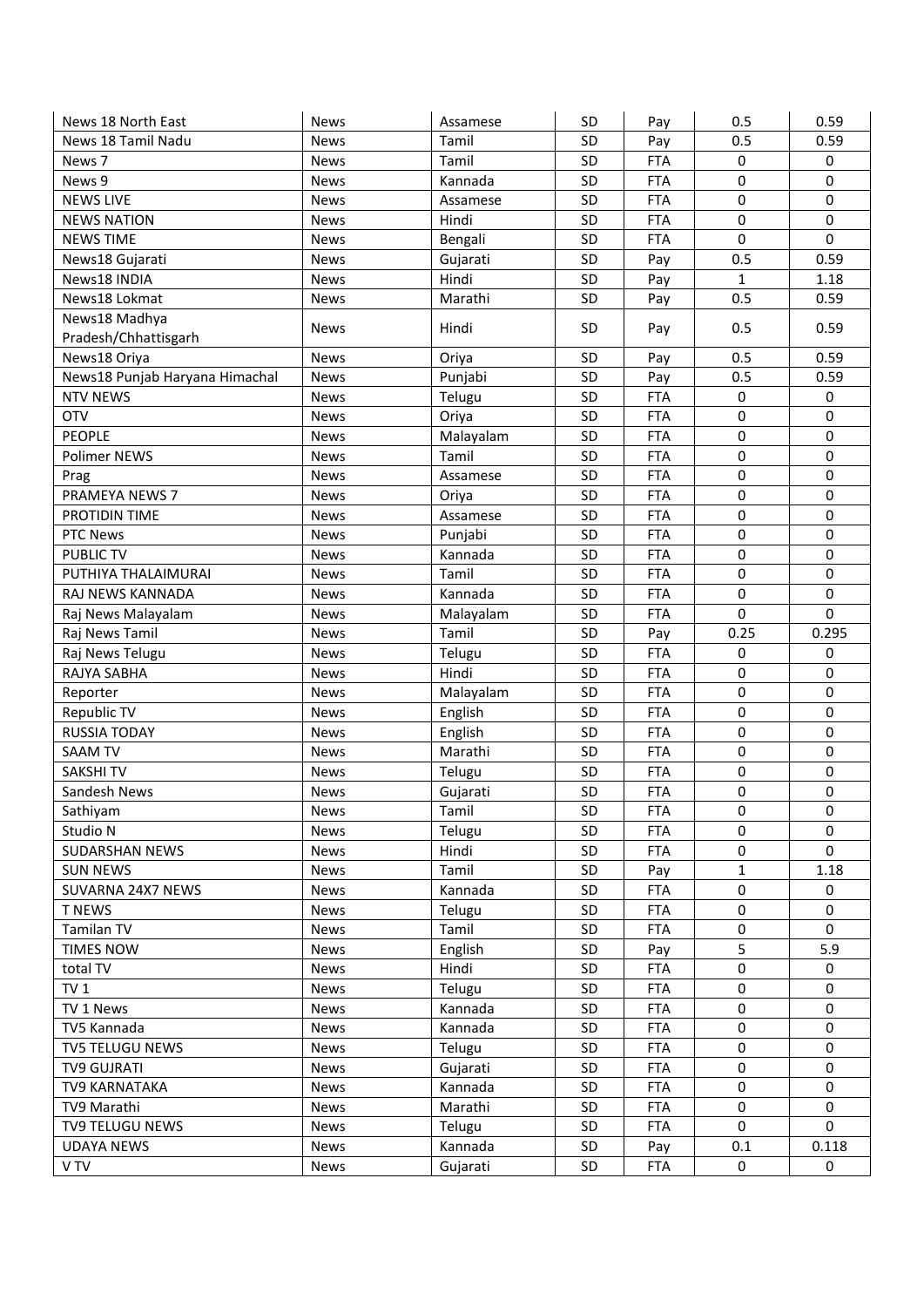| V6 NEWS                       | <b>News</b> | Telugu    | SD | <b>FTA</b> | 0              | 0           |
|-------------------------------|-------------|-----------|----|------------|----------------|-------------|
| Velicham TV                   | <b>News</b> | Tamil     | SD | <b>FTA</b> | 0              | $\mathbf 0$ |
| <b>WION</b>                   | <b>News</b> | English   | SD | Pay        | $\mathbf{1}$   | 1.18        |
| Zee 24 Kalak                  | <b>News</b> | Gujarati  | SD | Pay        | 0.5            | 0.59        |
| Zee 24 Taas                   | <b>News</b> | Marathi   | SD | Pay        | 0.5            | 0.59        |
| Zee Bihar Jharkhand           | <b>News</b> | Bhojpuri  | SD | Pay        | 0.5            | 0.59        |
| Zee Hindustan                 | <b>News</b> | Hindi     | SD | Pay        | 0.5            | 0.59        |
| ZEE KALINGA NEWS              | <b>News</b> | Oriya     | SD | Pay        | 0.5            | 0.59        |
| ZEE MP/CG                     | <b>News</b> | Hindi     | SD | Pay        | 0.5            | 0.59        |
| <b>ZEE NEWS</b>               | <b>News</b> | Hindi     | SD | Pay        | 0.5            | 0.59        |
| Zee Rajasthan News            | <b>News</b> | Hindi     | SD | Pay        | 0.5            | 0.59        |
| Zee Uttar Pradesh Uttarakhand | <b>News</b> | Bhojpuri  | SD | Pay        | 0.5            | 0.59        |
| <b>AASTHA</b>                 | Religious   | Hindi     | SD | <b>FTA</b> | 0              | 0           |
| Aastha Bhajan                 | Religious   | Hindi     | SD | <b>FTA</b> | 0              | $\mathbf 0$ |
| Angel TV                      | Religious   | Tamil     | SD | <b>FTA</b> | $\pmb{0}$      | $\pmb{0}$   |
| Aradhana                      |             |           | SD | <b>FTA</b> | 0              | $\mathbf 0$ |
|                               | Religious   | Telugu    |    |            |                |             |
| ARIHANT                       | Religious   | Hindi     | SD | <b>FTA</b> | $\mathbf 0$    | $\pmb{0}$   |
| <b>BHAKTI TV</b>              | Religious   | Telugu    | SD | <b>FTA</b> | 0              | $\mathbf 0$ |
| Channel win                   | Religious   | Urdu      | SD | <b>FTA</b> | 0              | $\pmb{0}$   |
| <b>CVR SPIRITUAL</b>          | Religious   | Telugu    | SD | <b>FTA</b> | 0              | $\mathbf 0$ |
| DARSHANA                      | Religious   | Malayalam | SD | <b>FTA</b> | $\mathbf 0$    | $\mathbf 0$ |
| Disha TV                      | Religious   | Hindi     | SD | <b>FTA</b> | $\mathbf 0$    | $\mathbf 0$ |
| <b>DIVYA TV</b>               | Religious   | Hindi     | SD | <b>FTA</b> | 0              | $\mathbf 0$ |
| Divyavani TV                  | Religious   | Telugu    | SD | <b>FTA</b> | $\mathbf 0$    | $\mathbf 0$ |
| <b>GOD TV</b>                 | Religious   | English   | SD | <b>FTA</b> | $\mathbf 0$    | $\mathbf 0$ |
| Goodness TV                   | Religious   | English   | SD | <b>FTA</b> | $\mathbf 0$    | $\mathbf 0$ |
| Harvest TV                    | Religious   | Malayalam | SD | <b>FTA</b> | 0              | $\mathbf 0$ |
| Hindu Dharmam                 | Religious   | Telugu    | SD | <b>FTA</b> | 0              | $\mathbf 0$ |
| <b>ISHWARTV</b>               | Religious   | Hindi     | SD | <b>FTA</b> | 0              | 0           |
| <b>JINVANI</b>                | Religious   | Hindi     | SD | <b>FTA</b> | 0              | $\mathbf 0$ |
| Madha                         | Religious   | Tamil     | SD | <b>FTA</b> | 0              | $\mathbf 0$ |
| Mahavira TV                   | Religious   | Hindi     | SD | <b>FTA</b> | 0              | $\mathbf 0$ |
| MH1 SHRADDHA                  | Religious   | Punjabi   | SD | <b>FTA</b> | 0              | $\pmb{0}$   |
| Nambikkkai                    | Religious   | Tamil     | SD | <b>FTA</b> | $\pmb{0}$      | $\pmb{0}$   |
| <b>PARAS Gold</b>             | Religious   | Hindi     | SD | <b>FTA</b> | $\mathbf 0$    | $\mathbf 0$ |
| Peace of Mind                 | Religious   | English   | SD | <b>FTA</b> | 0              | $\pmb{0}$   |
| Power Vision TV               | Religious   | Malayalam | SD | <b>FTA</b> | $\pmb{0}$      | $\Omega$    |
| PRARTHANA                     | Religious   | Oriya     | SD | Pay        | $\overline{2}$ | 2.36        |
| Rujumargam TV                 | Religious   | Telugu    | SD | <b>FTA</b> | $\pmb{0}$      | 0           |
| Sai TV                        | Religious   | Tamil     | SD | <b>FTA</b> | $\pmb{0}$      | $\pmb{0}$   |
| SANSKAR                       | Religious   | Hindi     | SD | <b>FTA</b> | $\pmb{0}$      | $\pmb{0}$   |
| Satsang                       | Religious   | Hindi     | SD | <b>FTA</b> | $\pmb{0}$      | $\pmb{0}$   |
| SHALOM                        | Religious   | Malayalam | SD | <b>FTA</b> | $\pmb{0}$      | $\pmb{0}$   |
| <b>SRI SANKARA</b>            | Religious   | Kannada   | SD | <b>FTA</b> | $\pmb{0}$      | $\pmb{0}$   |
| SUBHAVAARTHA TV               | Religious   | Telugu    | SD | <b>FTA</b> | $\pmb{0}$      | $\pmb{0}$   |
| <b>SVBC</b>                   | Religious   | Telugu    | SD | <b>FTA</b> | 0              | $\pmb{0}$   |
| SVBC <sub>2</sub>             | Religious   | Tamil     | SD | <b>FTA</b> | $\pmb{0}$      | $\mathbf 0$ |
| WIN TV                        | Religious   | Tamil     | SD | <b>FTA</b> | $\pmb{0}$      | $\mathbf 0$ |
| Abzy.com                      | Shopping    | Hindi     | SD | <b>FTA</b> | $\mathbf 0$    | $\mathbf 0$ |
| ezMall                        | Shopping    | Hindi     | SD | Pay        | 0.1            | 0.118       |
| FOOD FOOD                     | Shopping    | Hindi     | SD | Pay        | 0.3            | 0.354       |
| HOME SHOP 18                  | Shopping    | Hindi     | SD | <b>FTA</b> | 0              | 0           |
| NAAPTOL KANNADA               | Shopping    | Kannada   | SD | <b>FTA</b> | 0              | 0           |
| naaptol tamil                 | Shopping    | Tamil     | SD | <b>FTA</b> | 0              | 0           |